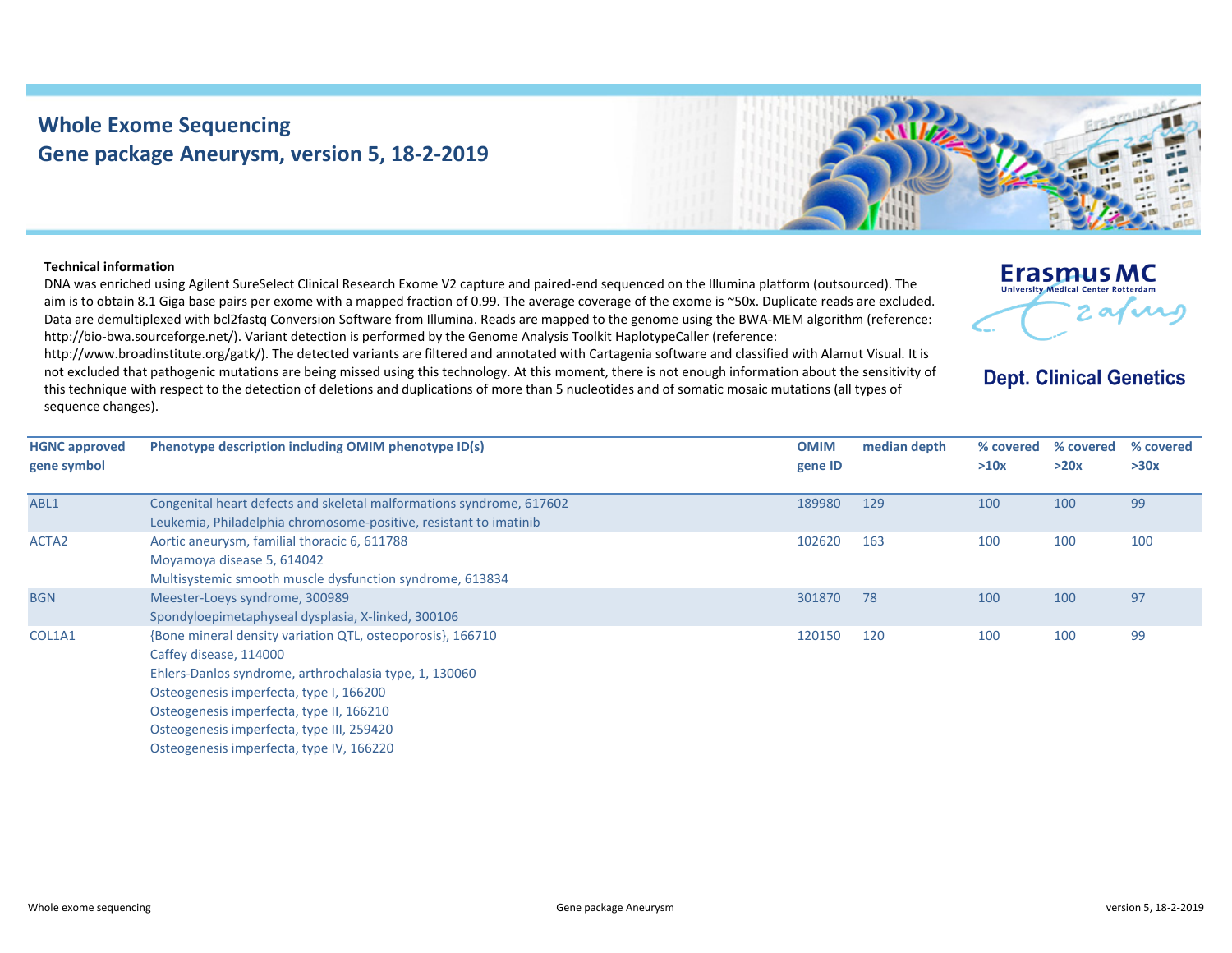| <b>HGNC approved</b><br>gene symbol | Phenotype description including OMIM phenotype ID(s)                                                                                                                                                                                                                                                                                                                                                            | <b>OMIM</b><br>gene ID | median depth | % covered<br>>10x | % covered<br>>20x | % covered<br>>30x |
|-------------------------------------|-----------------------------------------------------------------------------------------------------------------------------------------------------------------------------------------------------------------------------------------------------------------------------------------------------------------------------------------------------------------------------------------------------------------|------------------------|--------------|-------------------|-------------------|-------------------|
| COL1A2                              | Ehlers-Danlos syndrome, arthrochalasia type, 2, 617821<br>Ehlers-Danlos syndrome, cardiac valvular type, 225320<br>imperfecta, type III, 259420<br>Osteogenesis imperfecta, type II, 166210<br>Osteogenesis imperfecta, type IV, 166220<br>{Osteoporosis, postmenopausal}, 166710                                                                                                                               | 120160                 | 62           | 100               | 99                | 94                |
| COL3A1                              | Ehlers-Danlos syndrome, vascular type, 130050                                                                                                                                                                                                                                                                                                                                                                   | 120180                 | 110          | 100               | 100               | 99                |
| COL5A1                              | Ehlers-Danlos syndrome, classic type, 1, 130000                                                                                                                                                                                                                                                                                                                                                                 | 120215                 | 130          | 100               | 100               | 98                |
| COL5A2                              | Ehlers-Danlos syndrome, classic type, 2, 130010                                                                                                                                                                                                                                                                                                                                                                 | 120190                 | 56           | 100               | 99                | 88                |
| DCHS1                               | Mitral valve prolapse 2, 607829                                                                                                                                                                                                                                                                                                                                                                                 | 603057                 | 118          | 100               | 100               | 100               |
|                                     | Van Maldergem syndrome 1, 601390                                                                                                                                                                                                                                                                                                                                                                                |                        |              |                   |                   |                   |
| EFEMP2                              | Cutis laxa, autosomal recessive, type IB, 614437                                                                                                                                                                                                                                                                                                                                                                | 604633                 | 97           | 100               | 100               | 100               |
| <b>ELN</b>                          | Cutis laxa, autosomal dominant, 123700<br>Supravalvar aortic stenosis, 185500                                                                                                                                                                                                                                                                                                                                   | 130160                 | 81           | 100               | 100               | 97                |
| FBN1                                | Acromicric dysplasia, 102370<br>Ectopia lentis, familial, 129600<br>Geleophysic dysplasia 2, 614185<br>MASS syndrome, 604308<br>Marfan lipodystrophy syndrome, 616914<br>Marfan syndrome, 154700<br>Stiff skin syndrome, 184900<br>Weill-Marchesani syndrome 2, dominant, 608328                                                                                                                                | 134797                 | 175          | 100               | 100               | 100               |
| FBN <sub>2</sub>                    | Contractural arachnodactyly, congenital, 121050<br>Macular degeneration, early-onset, 616118                                                                                                                                                                                                                                                                                                                    | 612570                 | 66           | 100               | 99                | 94                |
| <b>FLNA</b>                         | Cardiac valvular dysplasia, 314400<br>Congenital short bowel syndrome, 300048<br>?FG syndrome 2, 300321<br>Frontometaphyseal dysplasia 1, 305620<br>Heterotopia, periventricular, 300049<br>Intestinal pseudoobstruction, neuronal, 300048<br>Melnick-Needles syndrome, 309350<br>Otopalatodigital syndrome, type I, 311300<br>Otopalatodigital syndrome, type II, 304120<br>Terminal osseous dysplasia, 300244 | 300017                 | 98           | 100               | 100               | 99                |
| FOXE3                               | Anterior segment dysgenesis 2, multiple subtypes, 610256<br>{Aortic aneurysm, familial thoracic 11, susceptibility to}, 617349                                                                                                                                                                                                                                                                                  | 601094                 | 60           | 88                | 78                | 70                |
| GATA5                               | Cataract 34, multiple types, 612968<br>Congenital heart defects, multiple types, 5, 617912                                                                                                                                                                                                                                                                                                                      | 611496                 | 77           | 100               | 99                | 96                |
|                                     |                                                                                                                                                                                                                                                                                                                                                                                                                 |                        |              |                   |                   |                   |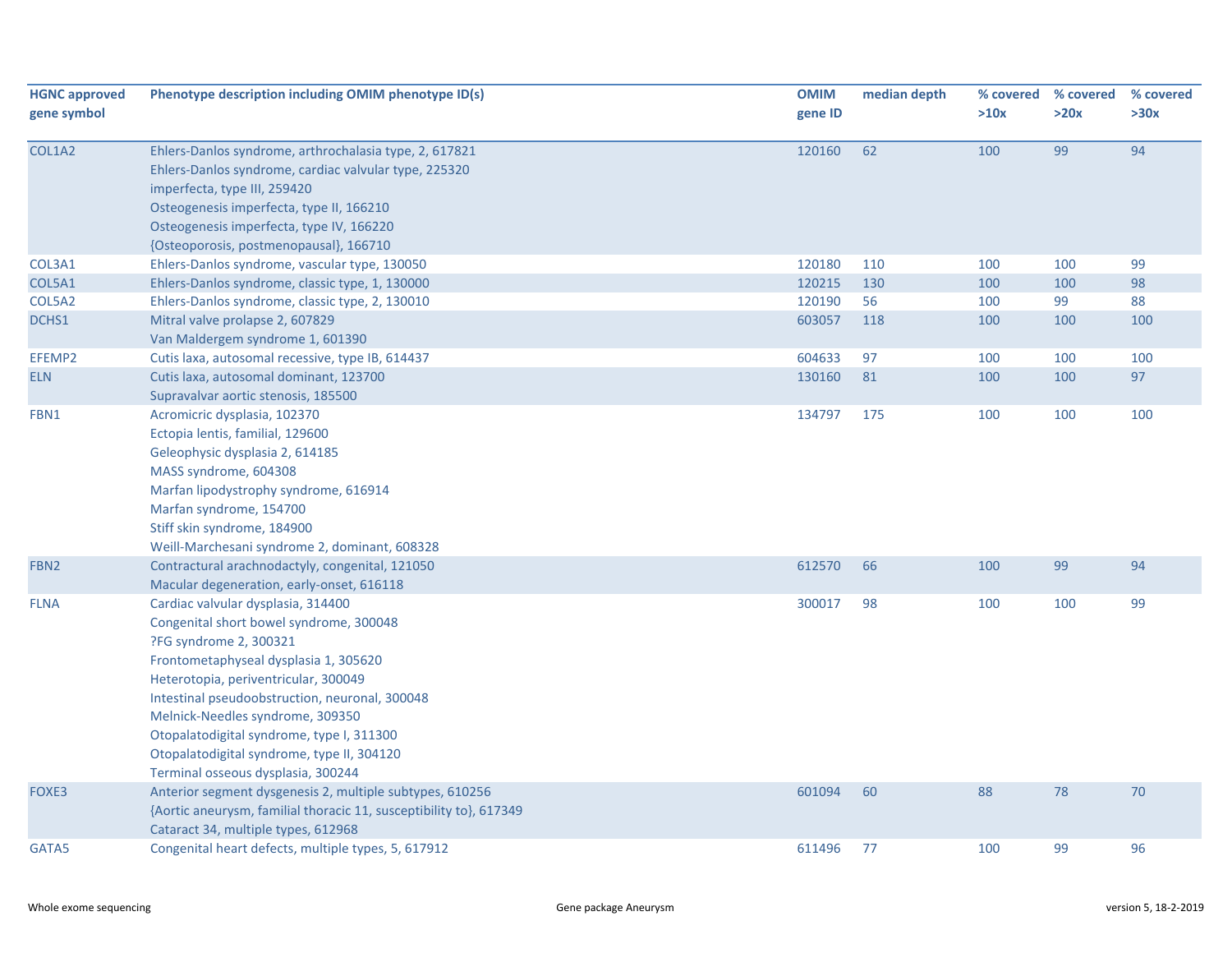| gene ID<br>>10x<br>>20x<br>>30x<br>98<br>HCN4<br>Brugada syndrome 8, 613123<br>605206<br>102<br>100<br>100<br>Sick sinus syndrome 2, 163800<br>No OMIM phenotype<br>602715<br>109<br>100<br>100<br>100<br>Aortic aneurysm, familial thoracic 10, 617168<br>100<br>153455<br>125<br>100<br>100<br>Dental anomalies and short stature, 601216<br>602090<br>96<br>125<br>100<br>99<br>Geleophysic dysplasia 3, 617809<br>601468<br>100<br>100<br>91<br>No OMIM phenotype<br>71<br>Aortic aneurysm, familial thoracic 9, 616166<br>601103<br>42<br>96<br>81<br>100<br>96<br>Aortic aneurysm, familial thoracic 4, 132900<br>160745<br>128<br>100<br>100<br>600922<br>99<br>Aortic aneurysm, familial thoracic 7, 613780<br>114<br>100<br>100<br>190198<br>98<br>Adams-Oliver syndrome 5, 616028<br>114<br>100<br>100<br>Aortic valve disease 1, 109730<br>153454<br>98<br>100<br>99<br>Ehlers-Danlos syndrome, kyphoscoliotic type, 1, 225400<br>100<br>176894<br>93<br>Aortic aneurysm, familial thoracic 8, 615436<br>56<br>100<br>100<br>607528<br>96<br>No OMIM phenotype<br>85<br>100<br>100<br>99<br>Shprintzen-Goldberg syndrome, 182212<br>164780<br>118<br>100<br>100<br>Arterial tortuosity syndrome, 208050<br>606145<br>100<br>100<br>117<br>100<br>99<br>No OMIM phenotype<br>601366<br>59<br>93<br>100<br>Loeys-Dietz syndrome 3, 613795<br>603109<br>177<br>100<br>100<br>100<br>Juvenile polyposis/hereditary hemorrhagic telangiectasia syndrome, 175050<br>600993<br>69<br>100<br>96<br>100<br>Myhre syndrome, 139210<br>Pancreatic cancer, somatic, 260350<br>Polyposis, juvenile intestinal, 174900<br>92<br>Aortic valve disease 2, 614823<br>602931<br>153<br>100<br>SMAD6<br>100<br>{Craniosynostosis 7, susceptibility to}, 617439<br>96<br>TGFB2<br>Loeys-Dietz syndrome 4, 614816<br>190220<br>74<br>100<br>100<br>190230<br>TGFB3<br>Arrhythmogenic right ventricular dysplasia 1, 107970<br>96<br>100<br>100<br>100<br>Loeys-Dietz syndrome 5, 615582<br>Loeys-Dietz syndrome 1, 609192<br>190181<br>93<br>93<br>TGFBR1<br>161<br>96<br>{Multiple self-healing squamous epithelioma, susceptibility to}, 132800<br>190182<br>200<br>100<br>TGFBR2<br>Colorectal cancer, hereditary nonpolyposis, type 6, 614331<br>100<br>100 | <b>HGNC approved</b> | Phenotype description including OMIM phenotype ID(s) | <b>OMIM</b> | median depth | % covered | % covered | % covered |
|-------------------------------------------------------------------------------------------------------------------------------------------------------------------------------------------------------------------------------------------------------------------------------------------------------------------------------------------------------------------------------------------------------------------------------------------------------------------------------------------------------------------------------------------------------------------------------------------------------------------------------------------------------------------------------------------------------------------------------------------------------------------------------------------------------------------------------------------------------------------------------------------------------------------------------------------------------------------------------------------------------------------------------------------------------------------------------------------------------------------------------------------------------------------------------------------------------------------------------------------------------------------------------------------------------------------------------------------------------------------------------------------------------------------------------------------------------------------------------------------------------------------------------------------------------------------------------------------------------------------------------------------------------------------------------------------------------------------------------------------------------------------------------------------------------------------------------------------------------------------------------------------------------------------------------------------------------------------------------------------------------------------------------------------------------------------------------------------------------------------------------------------------------------------------------------------------------------------------------------------------------|----------------------|------------------------------------------------------|-------------|--------------|-----------|-----------|-----------|
|                                                                                                                                                                                                                                                                                                                                                                                                                                                                                                                                                                                                                                                                                                                                                                                                                                                                                                                                                                                                                                                                                                                                                                                                                                                                                                                                                                                                                                                                                                                                                                                                                                                                                                                                                                                                                                                                                                                                                                                                                                                                                                                                                                                                                                                       | gene symbol          |                                                      |             |              |           |           |           |
|                                                                                                                                                                                                                                                                                                                                                                                                                                                                                                                                                                                                                                                                                                                                                                                                                                                                                                                                                                                                                                                                                                                                                                                                                                                                                                                                                                                                                                                                                                                                                                                                                                                                                                                                                                                                                                                                                                                                                                                                                                                                                                                                                                                                                                                       |                      |                                                      |             |              |           |           |           |
|                                                                                                                                                                                                                                                                                                                                                                                                                                                                                                                                                                                                                                                                                                                                                                                                                                                                                                                                                                                                                                                                                                                                                                                                                                                                                                                                                                                                                                                                                                                                                                                                                                                                                                                                                                                                                                                                                                                                                                                                                                                                                                                                                                                                                                                       |                      |                                                      |             |              |           |           |           |
|                                                                                                                                                                                                                                                                                                                                                                                                                                                                                                                                                                                                                                                                                                                                                                                                                                                                                                                                                                                                                                                                                                                                                                                                                                                                                                                                                                                                                                                                                                                                                                                                                                                                                                                                                                                                                                                                                                                                                                                                                                                                                                                                                                                                                                                       | LMOD1                |                                                      |             |              |           |           |           |
|                                                                                                                                                                                                                                                                                                                                                                                                                                                                                                                                                                                                                                                                                                                                                                                                                                                                                                                                                                                                                                                                                                                                                                                                                                                                                                                                                                                                                                                                                                                                                                                                                                                                                                                                                                                                                                                                                                                                                                                                                                                                                                                                                                                                                                                       | <b>LOX</b>           |                                                      |             |              |           |           |           |
|                                                                                                                                                                                                                                                                                                                                                                                                                                                                                                                                                                                                                                                                                                                                                                                                                                                                                                                                                                                                                                                                                                                                                                                                                                                                                                                                                                                                                                                                                                                                                                                                                                                                                                                                                                                                                                                                                                                                                                                                                                                                                                                                                                                                                                                       | LTBP3                |                                                      |             |              |           |           |           |
|                                                                                                                                                                                                                                                                                                                                                                                                                                                                                                                                                                                                                                                                                                                                                                                                                                                                                                                                                                                                                                                                                                                                                                                                                                                                                                                                                                                                                                                                                                                                                                                                                                                                                                                                                                                                                                                                                                                                                                                                                                                                                                                                                                                                                                                       |                      |                                                      |             |              |           |           |           |
|                                                                                                                                                                                                                                                                                                                                                                                                                                                                                                                                                                                                                                                                                                                                                                                                                                                                                                                                                                                                                                                                                                                                                                                                                                                                                                                                                                                                                                                                                                                                                                                                                                                                                                                                                                                                                                                                                                                                                                                                                                                                                                                                                                                                                                                       | MAT2A                |                                                      |             |              |           |           |           |
|                                                                                                                                                                                                                                                                                                                                                                                                                                                                                                                                                                                                                                                                                                                                                                                                                                                                                                                                                                                                                                                                                                                                                                                                                                                                                                                                                                                                                                                                                                                                                                                                                                                                                                                                                                                                                                                                                                                                                                                                                                                                                                                                                                                                                                                       | MFAP5                |                                                      |             |              |           |           |           |
|                                                                                                                                                                                                                                                                                                                                                                                                                                                                                                                                                                                                                                                                                                                                                                                                                                                                                                                                                                                                                                                                                                                                                                                                                                                                                                                                                                                                                                                                                                                                                                                                                                                                                                                                                                                                                                                                                                                                                                                                                                                                                                                                                                                                                                                       | <b>MYH11</b>         |                                                      |             |              |           |           |           |
|                                                                                                                                                                                                                                                                                                                                                                                                                                                                                                                                                                                                                                                                                                                                                                                                                                                                                                                                                                                                                                                                                                                                                                                                                                                                                                                                                                                                                                                                                                                                                                                                                                                                                                                                                                                                                                                                                                                                                                                                                                                                                                                                                                                                                                                       | <b>MYLK</b>          |                                                      |             |              |           |           |           |
|                                                                                                                                                                                                                                                                                                                                                                                                                                                                                                                                                                                                                                                                                                                                                                                                                                                                                                                                                                                                                                                                                                                                                                                                                                                                                                                                                                                                                                                                                                                                                                                                                                                                                                                                                                                                                                                                                                                                                                                                                                                                                                                                                                                                                                                       | NOTCH1               |                                                      |             |              |           |           |           |
|                                                                                                                                                                                                                                                                                                                                                                                                                                                                                                                                                                                                                                                                                                                                                                                                                                                                                                                                                                                                                                                                                                                                                                                                                                                                                                                                                                                                                                                                                                                                                                                                                                                                                                                                                                                                                                                                                                                                                                                                                                                                                                                                                                                                                                                       |                      |                                                      |             |              |           |           |           |
|                                                                                                                                                                                                                                                                                                                                                                                                                                                                                                                                                                                                                                                                                                                                                                                                                                                                                                                                                                                                                                                                                                                                                                                                                                                                                                                                                                                                                                                                                                                                                                                                                                                                                                                                                                                                                                                                                                                                                                                                                                                                                                                                                                                                                                                       | PLOD1                |                                                      |             |              |           |           |           |
|                                                                                                                                                                                                                                                                                                                                                                                                                                                                                                                                                                                                                                                                                                                                                                                                                                                                                                                                                                                                                                                                                                                                                                                                                                                                                                                                                                                                                                                                                                                                                                                                                                                                                                                                                                                                                                                                                                                                                                                                                                                                                                                                                                                                                                                       | PRKG1                |                                                      |             |              |           |           |           |
|                                                                                                                                                                                                                                                                                                                                                                                                                                                                                                                                                                                                                                                                                                                                                                                                                                                                                                                                                                                                                                                                                                                                                                                                                                                                                                                                                                                                                                                                                                                                                                                                                                                                                                                                                                                                                                                                                                                                                                                                                                                                                                                                                                                                                                                       | ROBO4                |                                                      |             |              |           |           |           |
|                                                                                                                                                                                                                                                                                                                                                                                                                                                                                                                                                                                                                                                                                                                                                                                                                                                                                                                                                                                                                                                                                                                                                                                                                                                                                                                                                                                                                                                                                                                                                                                                                                                                                                                                                                                                                                                                                                                                                                                                                                                                                                                                                                                                                                                       | <b>SKI</b>           |                                                      |             |              |           |           |           |
|                                                                                                                                                                                                                                                                                                                                                                                                                                                                                                                                                                                                                                                                                                                                                                                                                                                                                                                                                                                                                                                                                                                                                                                                                                                                                                                                                                                                                                                                                                                                                                                                                                                                                                                                                                                                                                                                                                                                                                                                                                                                                                                                                                                                                                                       | <b>SLC2A10</b>       |                                                      |             |              |           |           |           |
|                                                                                                                                                                                                                                                                                                                                                                                                                                                                                                                                                                                                                                                                                                                                                                                                                                                                                                                                                                                                                                                                                                                                                                                                                                                                                                                                                                                                                                                                                                                                                                                                                                                                                                                                                                                                                                                                                                                                                                                                                                                                                                                                                                                                                                                       | SMAD <sub>2</sub>    |                                                      |             |              |           |           |           |
|                                                                                                                                                                                                                                                                                                                                                                                                                                                                                                                                                                                                                                                                                                                                                                                                                                                                                                                                                                                                                                                                                                                                                                                                                                                                                                                                                                                                                                                                                                                                                                                                                                                                                                                                                                                                                                                                                                                                                                                                                                                                                                                                                                                                                                                       | SMAD3                |                                                      |             |              |           |           |           |
|                                                                                                                                                                                                                                                                                                                                                                                                                                                                                                                                                                                                                                                                                                                                                                                                                                                                                                                                                                                                                                                                                                                                                                                                                                                                                                                                                                                                                                                                                                                                                                                                                                                                                                                                                                                                                                                                                                                                                                                                                                                                                                                                                                                                                                                       | SMAD4                |                                                      |             |              |           |           |           |
|                                                                                                                                                                                                                                                                                                                                                                                                                                                                                                                                                                                                                                                                                                                                                                                                                                                                                                                                                                                                                                                                                                                                                                                                                                                                                                                                                                                                                                                                                                                                                                                                                                                                                                                                                                                                                                                                                                                                                                                                                                                                                                                                                                                                                                                       |                      |                                                      |             |              |           |           |           |
|                                                                                                                                                                                                                                                                                                                                                                                                                                                                                                                                                                                                                                                                                                                                                                                                                                                                                                                                                                                                                                                                                                                                                                                                                                                                                                                                                                                                                                                                                                                                                                                                                                                                                                                                                                                                                                                                                                                                                                                                                                                                                                                                                                                                                                                       |                      |                                                      |             |              |           |           |           |
|                                                                                                                                                                                                                                                                                                                                                                                                                                                                                                                                                                                                                                                                                                                                                                                                                                                                                                                                                                                                                                                                                                                                                                                                                                                                                                                                                                                                                                                                                                                                                                                                                                                                                                                                                                                                                                                                                                                                                                                                                                                                                                                                                                                                                                                       |                      |                                                      |             |              |           |           |           |
|                                                                                                                                                                                                                                                                                                                                                                                                                                                                                                                                                                                                                                                                                                                                                                                                                                                                                                                                                                                                                                                                                                                                                                                                                                                                                                                                                                                                                                                                                                                                                                                                                                                                                                                                                                                                                                                                                                                                                                                                                                                                                                                                                                                                                                                       |                      |                                                      |             |              |           |           |           |
|                                                                                                                                                                                                                                                                                                                                                                                                                                                                                                                                                                                                                                                                                                                                                                                                                                                                                                                                                                                                                                                                                                                                                                                                                                                                                                                                                                                                                                                                                                                                                                                                                                                                                                                                                                                                                                                                                                                                                                                                                                                                                                                                                                                                                                                       |                      |                                                      |             |              |           |           |           |
|                                                                                                                                                                                                                                                                                                                                                                                                                                                                                                                                                                                                                                                                                                                                                                                                                                                                                                                                                                                                                                                                                                                                                                                                                                                                                                                                                                                                                                                                                                                                                                                                                                                                                                                                                                                                                                                                                                                                                                                                                                                                                                                                                                                                                                                       |                      |                                                      |             |              |           |           |           |
|                                                                                                                                                                                                                                                                                                                                                                                                                                                                                                                                                                                                                                                                                                                                                                                                                                                                                                                                                                                                                                                                                                                                                                                                                                                                                                                                                                                                                                                                                                                                                                                                                                                                                                                                                                                                                                                                                                                                                                                                                                                                                                                                                                                                                                                       |                      |                                                      |             |              |           |           |           |
|                                                                                                                                                                                                                                                                                                                                                                                                                                                                                                                                                                                                                                                                                                                                                                                                                                                                                                                                                                                                                                                                                                                                                                                                                                                                                                                                                                                                                                                                                                                                                                                                                                                                                                                                                                                                                                                                                                                                                                                                                                                                                                                                                                                                                                                       |                      |                                                      |             |              |           |           |           |
|                                                                                                                                                                                                                                                                                                                                                                                                                                                                                                                                                                                                                                                                                                                                                                                                                                                                                                                                                                                                                                                                                                                                                                                                                                                                                                                                                                                                                                                                                                                                                                                                                                                                                                                                                                                                                                                                                                                                                                                                                                                                                                                                                                                                                                                       |                      |                                                      |             |              |           |           |           |
|                                                                                                                                                                                                                                                                                                                                                                                                                                                                                                                                                                                                                                                                                                                                                                                                                                                                                                                                                                                                                                                                                                                                                                                                                                                                                                                                                                                                                                                                                                                                                                                                                                                                                                                                                                                                                                                                                                                                                                                                                                                                                                                                                                                                                                                       |                      |                                                      |             |              |           |           |           |
| Esophageal cancer, somatic, 133239                                                                                                                                                                                                                                                                                                                                                                                                                                                                                                                                                                                                                                                                                                                                                                                                                                                                                                                                                                                                                                                                                                                                                                                                                                                                                                                                                                                                                                                                                                                                                                                                                                                                                                                                                                                                                                                                                                                                                                                                                                                                                                                                                                                                                    |                      |                                                      |             |              |           |           |           |
| Loeys-Dietz syndrome 2, 610168                                                                                                                                                                                                                                                                                                                                                                                                                                                                                                                                                                                                                                                                                                                                                                                                                                                                                                                                                                                                                                                                                                                                                                                                                                                                                                                                                                                                                                                                                                                                                                                                                                                                                                                                                                                                                                                                                                                                                                                                                                                                                                                                                                                                                        |                      |                                                      |             |              |           |           |           |

‐ Gene symbols according HGCN

‐ OMIM release used: 4‐7‐2018

‐ "No OMIM phenotypes" indicates <sup>a</sup> gene without <sup>a</sup> current OMIM association

‐ OMIM phenotypes between "[ ]", indicate "nondiseases," mainly genetic variations that lead to apparently abnormal laboratory test values

‐ OMIM phenotypes between "{}", indicate risk factors

‐ OMIM phenotypes with <sup>a</sup> question mark, "?", before the disease name indicates an unconfirmed or possibly spurious mapping